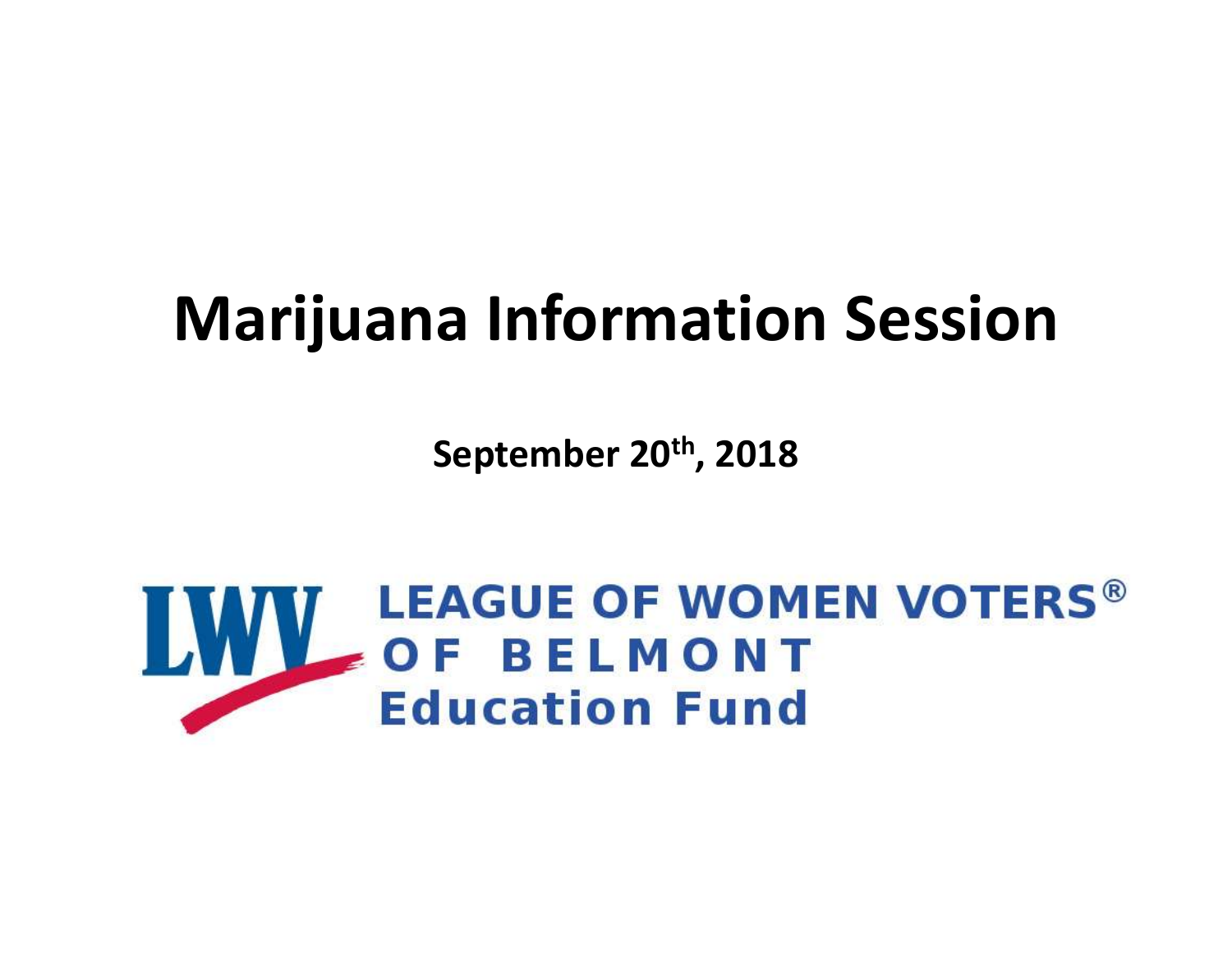#### Welcome

Tonight we will:

Briefly review the current status of adult-use marijuana regulations in Massachusetts and Belmont.

Explain and Answer questions about the September 25<sup>th</sup> Special Election Ballot Question.

**LWV** LEAGUE OF WOMEN VOTERS® OF BELMONT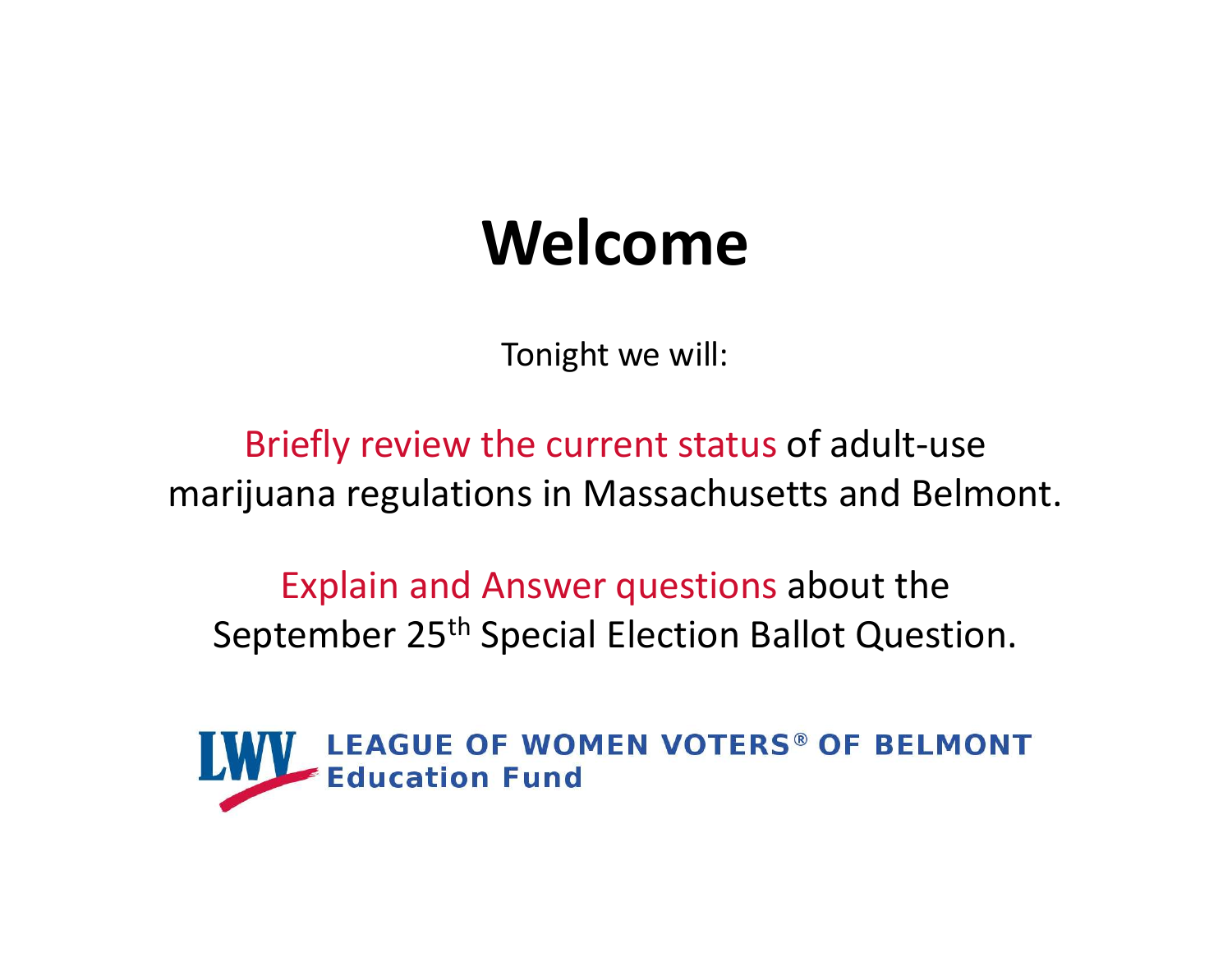#### Remember

Tonight is your chance to ask questions. This is not the time for speeches.

The League of Women Voters of Belmont has no position on the use of marijuana nor on the Ballot Question.

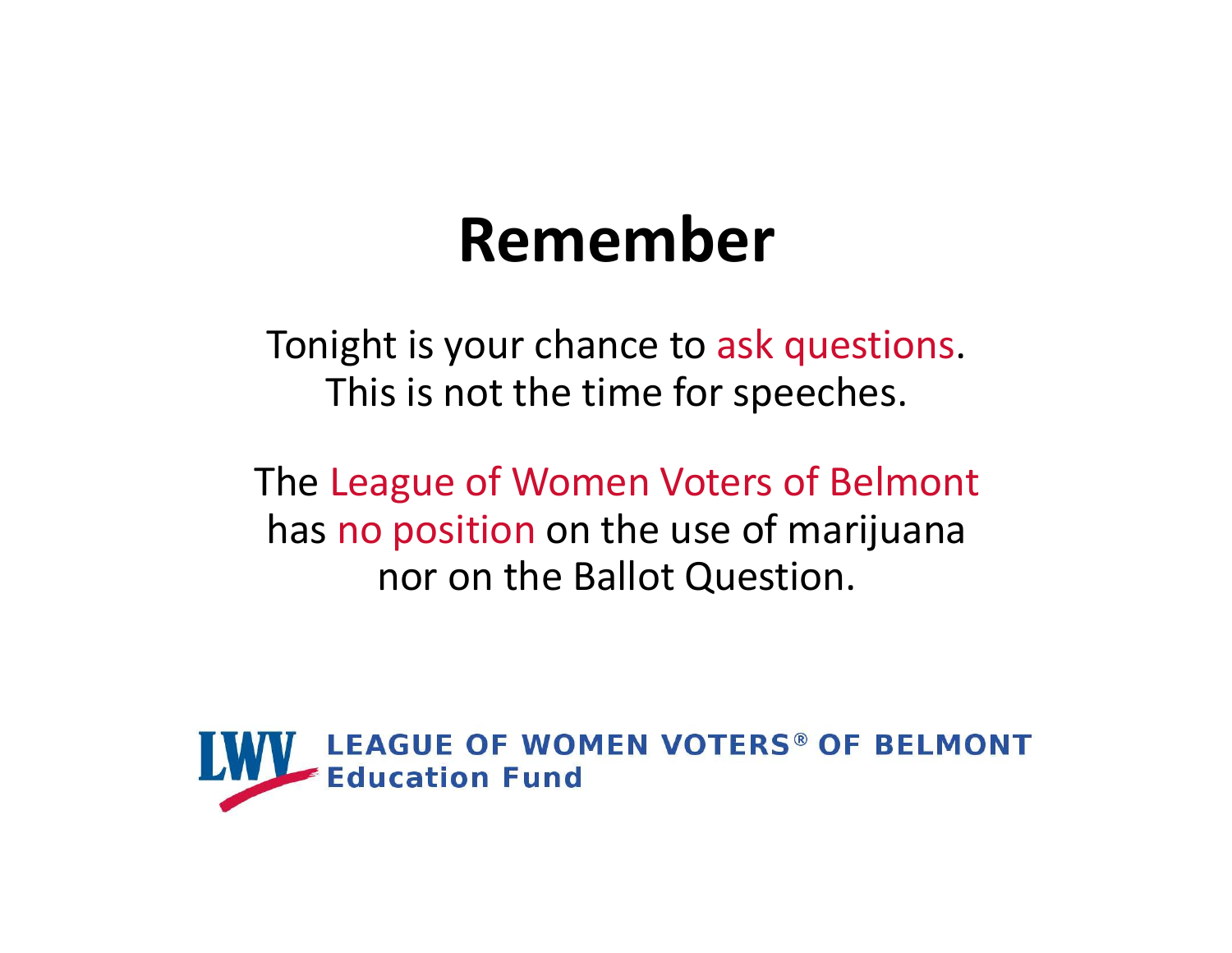#### Introduction

- **Introduction<br>1.** Under the MA Adult-Use Marijuana law, the State issues<br>licenses for all marijuana establishments that meet the<br>State's requirements. licenses for all marijuana establishments that meet the State's requirements. **Introduc**<br>
2. Under the MA Adult-Use Marij<br>
licenses for all marijuana estab<br>
2. Belmont can limit:<br>
2. Belmont can limit:<br>
4. The number of establishments<br>
6. Their location within town **Introduction**<br>Under the MA Adult-Use Marijuana law,<br>licenses for all marijuana establishments<br>State's requirements.<br>Belmont can limit:<br>a. The number of establishments<br>b. Their location within town<br>c. Their hours of operat **Introduction**<br>Under the MA Adult-Use Marijuana law,<br>licenses for all marijuana establishments<br>State's requirements.<br>Belmont can limit:<br>a. The number of establishments<br>b. Their location within town<br>c. Their hours of operat **Introduction**<br>Under the MA Adult-Use Marijuana law, the State<br>licenses for all marijuana establishments that me<br>State's requirements.<br>Belmont can limit:<br>a. The number of establishments<br>b. Their location within town<br>c. The 1. Under the MA Adult-Use Marijuana law, the State issues<br>
licenses for all marijuana establishments that meet the<br>
State's requirements.<br>
2. Belmont can limit:<br>
a. The number of establishments<br>
b. Their location within to
- -
	-
	-
- number of establishments.

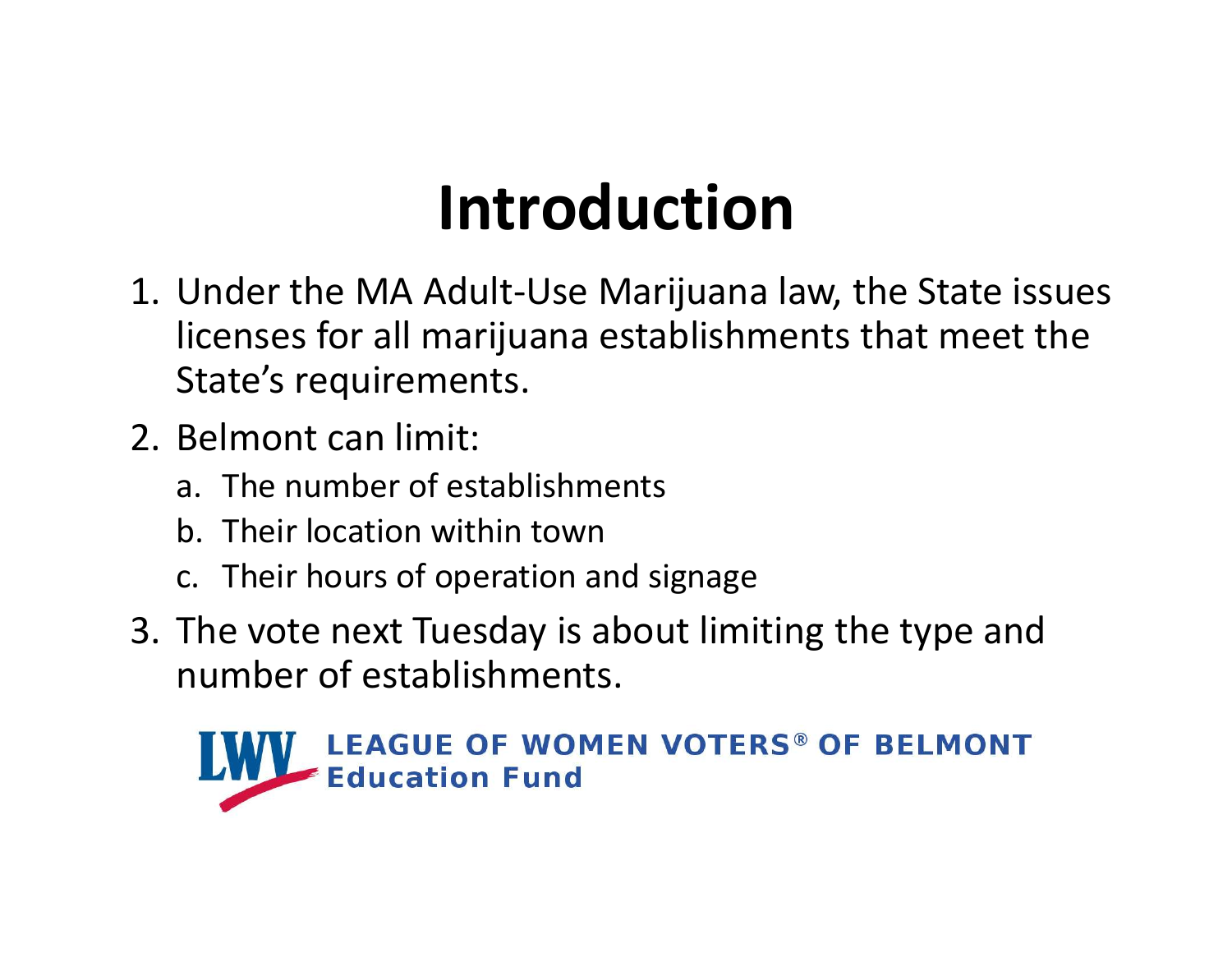#### Ballot Question in Brief

Voters are being asked to ratify the Spring Town Meeting vote that limited the number and type of marijuana establishments in Belmont

- A YES Vote would limit the type and the number of establishments in Belmont
- A NO Vote would NOT limit the type or number of marijuana establishment licenses in Belmont

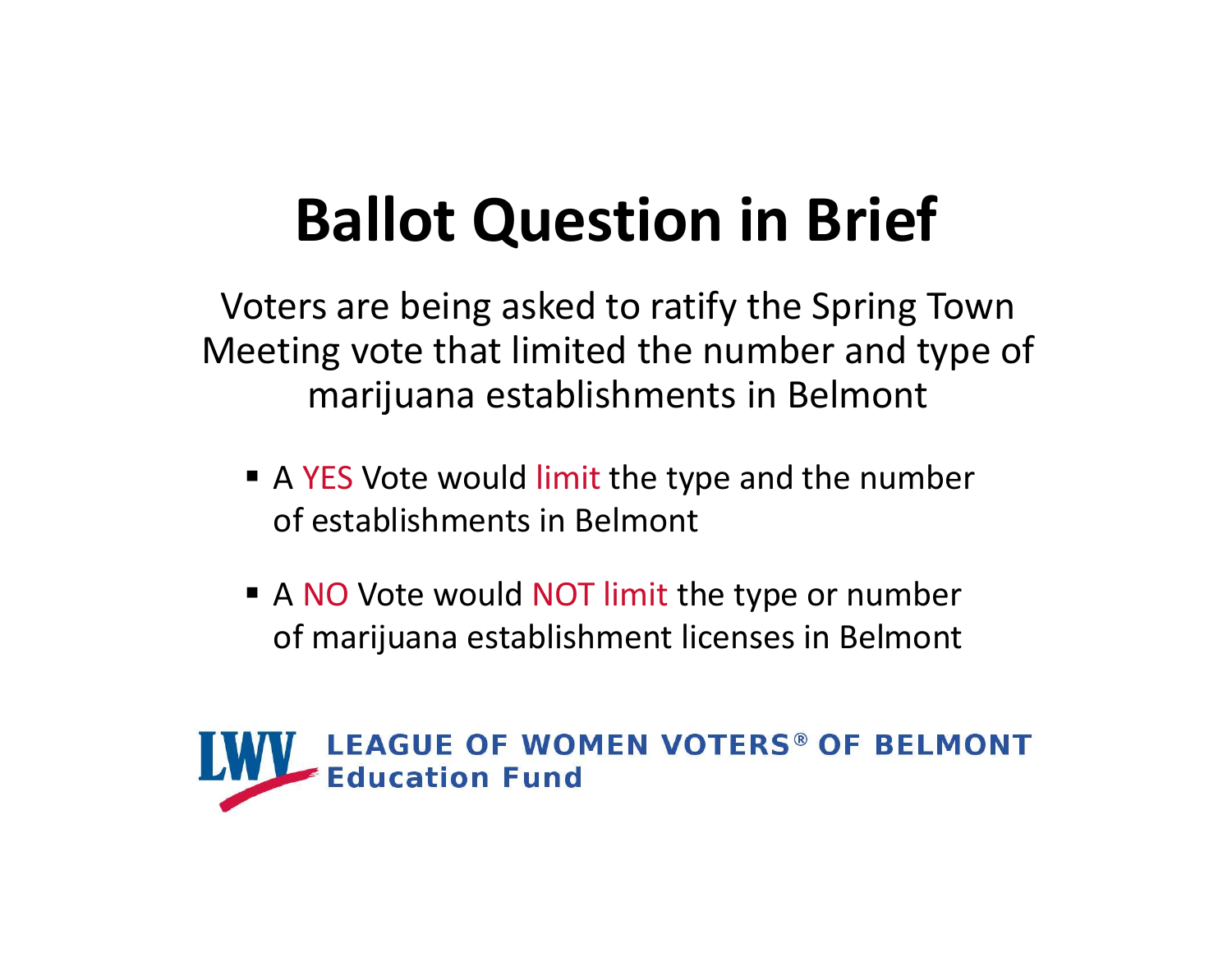#### **History**

- 
- 
- **History**<br>2008 Decriminalization of Marijuana in Massachusetts<br>2012 Massachusetts voters approved Medical Marijuana<br>2016 Massachusetts voters approved state-wide Adult-Use Marijuana **History**<br>2008 – Decriminalization of Marijuana in Massachusetts<br>2012 – Massachusetts voters approved Medical Marijuana<br>2016 – Massachusetts voters approved state-wide Adult-Use Marijuana<br>and Local control of non-medical m **History**<br>2008 – Decriminalization of Marijuana in Massachusetts<br>2012 – Massachusetts voters approved Medical Marijuana<br>2016 – Massachusetts voters approved state-wide Adult-Use Marijuana<br>and Local control of non-medical m and Local control of non-medical marijuana establishments 82.4% of Belmont voters cast a ballot; 52.5% voted "Yes" on the marijuana question **History**<br>2008 – Decriminalization of Marijuana in Massachusetts<br>2012 – Massachusetts voters approved Medical Marijuana<br>2016 – Massachusetts voters approved state-wide Adult-Use Marijuana<br>and Local control of non-medical m **COOS** – Decriminalization of Marijuana in Massachusetts<br>
2012 – Massachusetts voters approved Medical Marijuana<br>
2016 – Massachusetts voters approved state-wide Adult-Use M<br>
2016 – Massachusetts voters approved state-wid
- develop regulations and issue licenses as required by law
- 
- July 1, 2018 Retail Adult-Use Marijuana businesses could open IF everything else in place

#### VV LEAGUE OF WOMEN VOTERS® OF BELMONT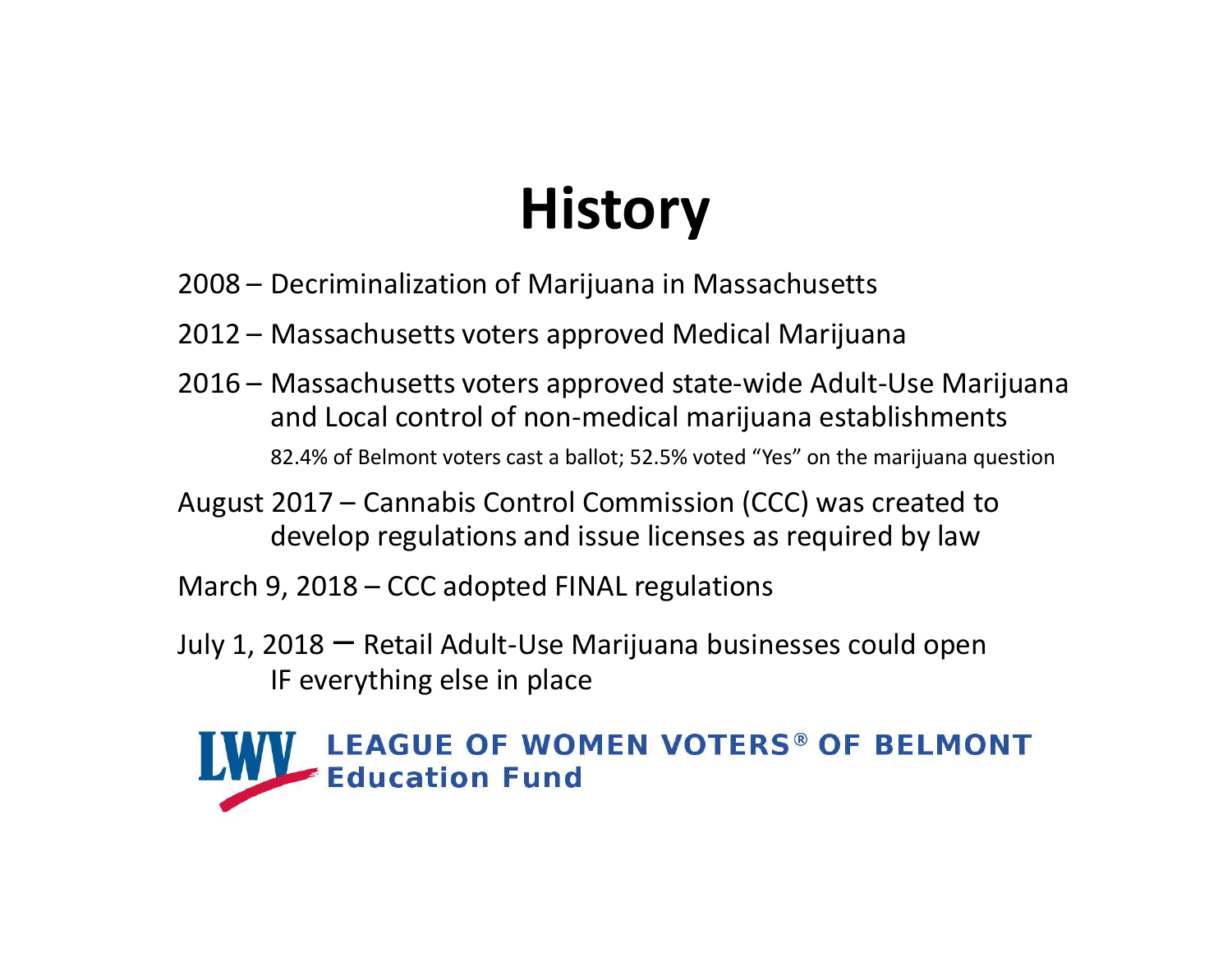#### Background on Marijuana in MA

Each community in Massachusetts can create a regulatory system for marijuana establishments or can ban it.

- 1. Several types of state licenses, including: cultivator, product manufacturer, testing laboratory, and retailer.
- 2. On-Site Consumption and Delivery Licenses will NOT be issued by the state at this time but may be considered in the future.

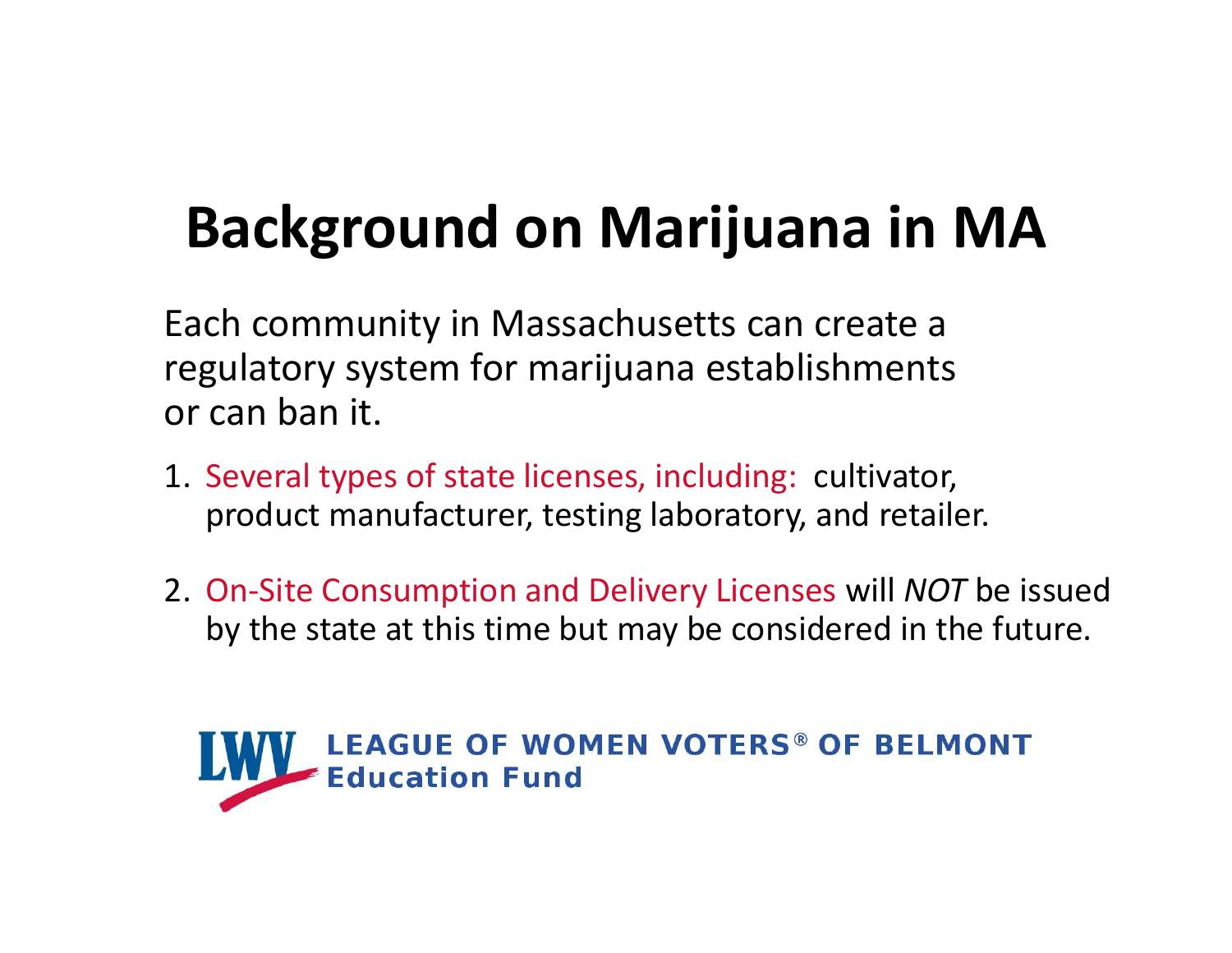3. To receive a state license, an applicant must document<br>cooperation with a community:<br>Community Qutreach Meeting within 6 months cooperation with a community: To receive a state license, an applicant must document<br>cooperation with a community:<br>Community Outreach Meeting within 6 months<br>prior to submitting the application to the state;<br>Host Community Agreement impact fee of up to

prior to submitting the application to the state;

Host Community Agreement, impact fee of up to 3%, to cover documented costs to the municipality for up to 5 years;

Compliant to all local bylaws, regulations, permits, and licenses.

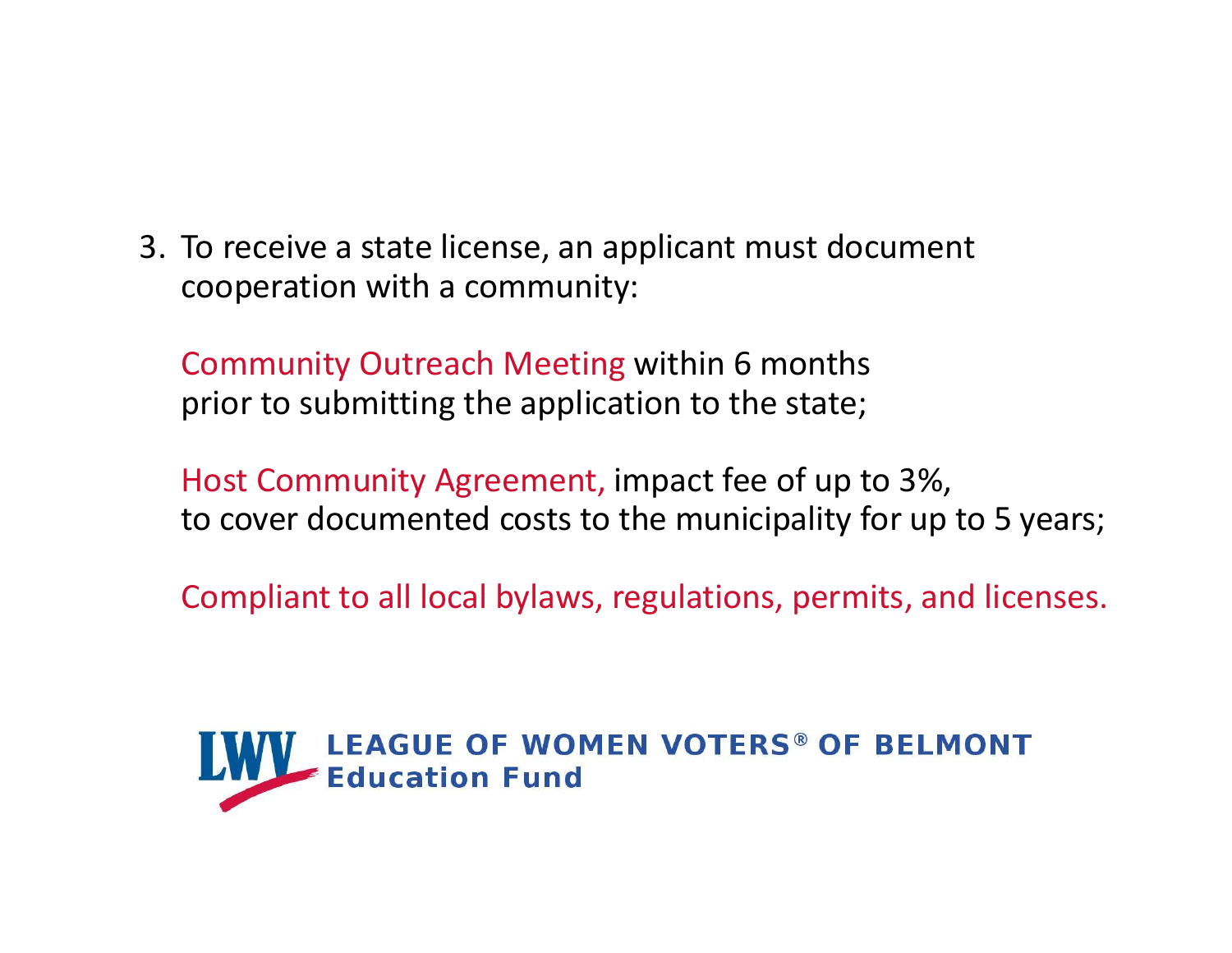4. Retail Establishments by state regulation, cannot display products which can be viewed from outside of the building.

NO signs or advertising materials may display medical symbols, images of marijuana, related paraphernalia, and colloquial references to cannabis and marijuana.

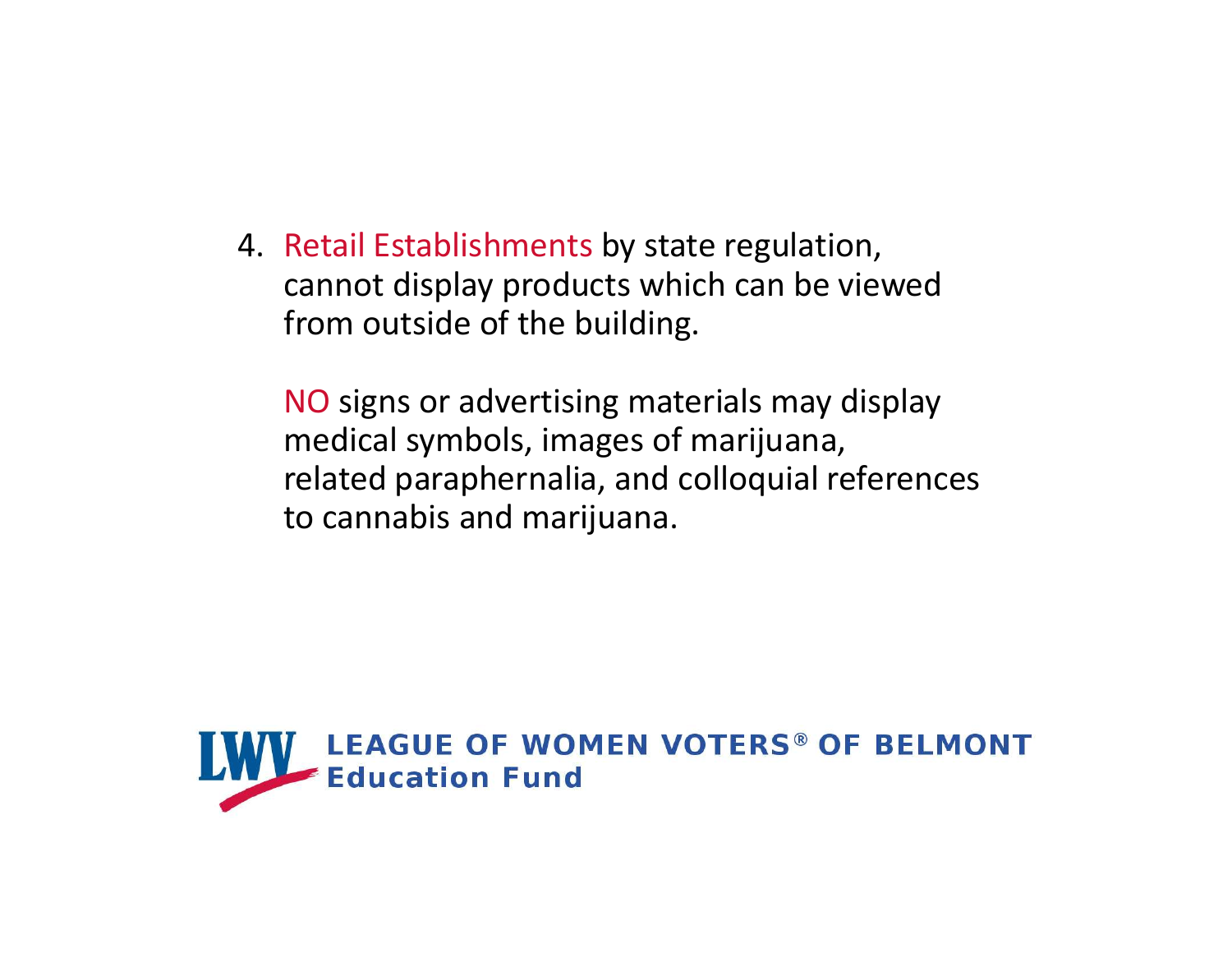# 5. There are several Marijuana taxes in Massachusetts:<br>10.75% State Marijuana Excise Tax<br>5.35% State Sales Tax There are several Marijuana taxes in M<br>10.75% State Marijuana Excise Tax<br>6.25% State Sales Tax<br>Municinalities may impose an additional

- 
- 

There are several Marijuana taxes in M<br>10.75% State Marijuana Excise Tax<br>6.25% State Sales Tax<br>Municipalities may impose an additional<br>3% Local tax on sales Municipalities may impose an additional 3% local tax on sales

Town Meeting authorized this tax in the Spring in Belmont.

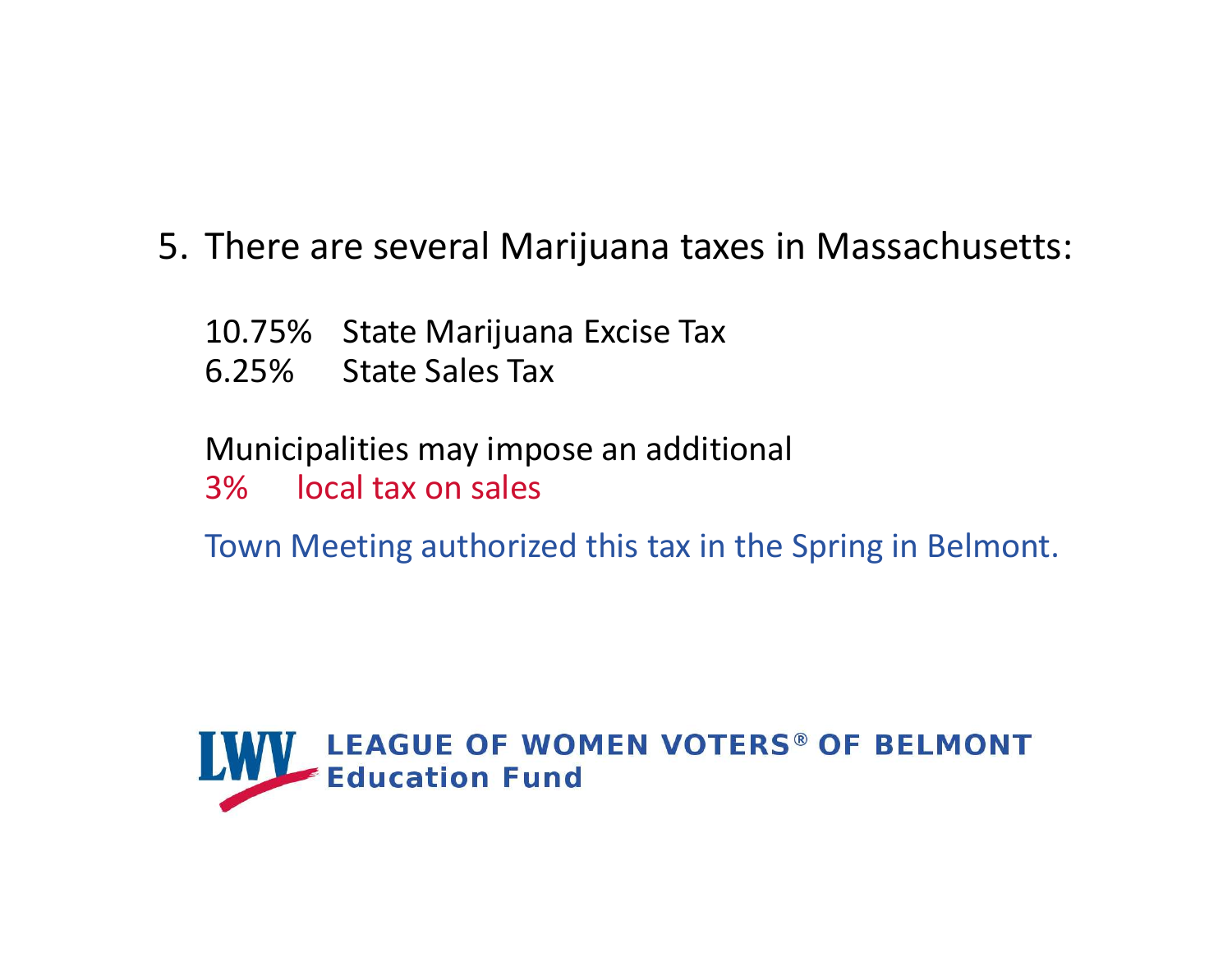6. Host Agreements:<br>They allow a community to collect They allow a community to collect a fee of up to 3% of gross sales for up to 5 years, so long as the fee is "reasonably related" to the impact of the marijuana establishments. That would cover issues like: traffic congestion, public safety costs, and/or drug prevention programming.

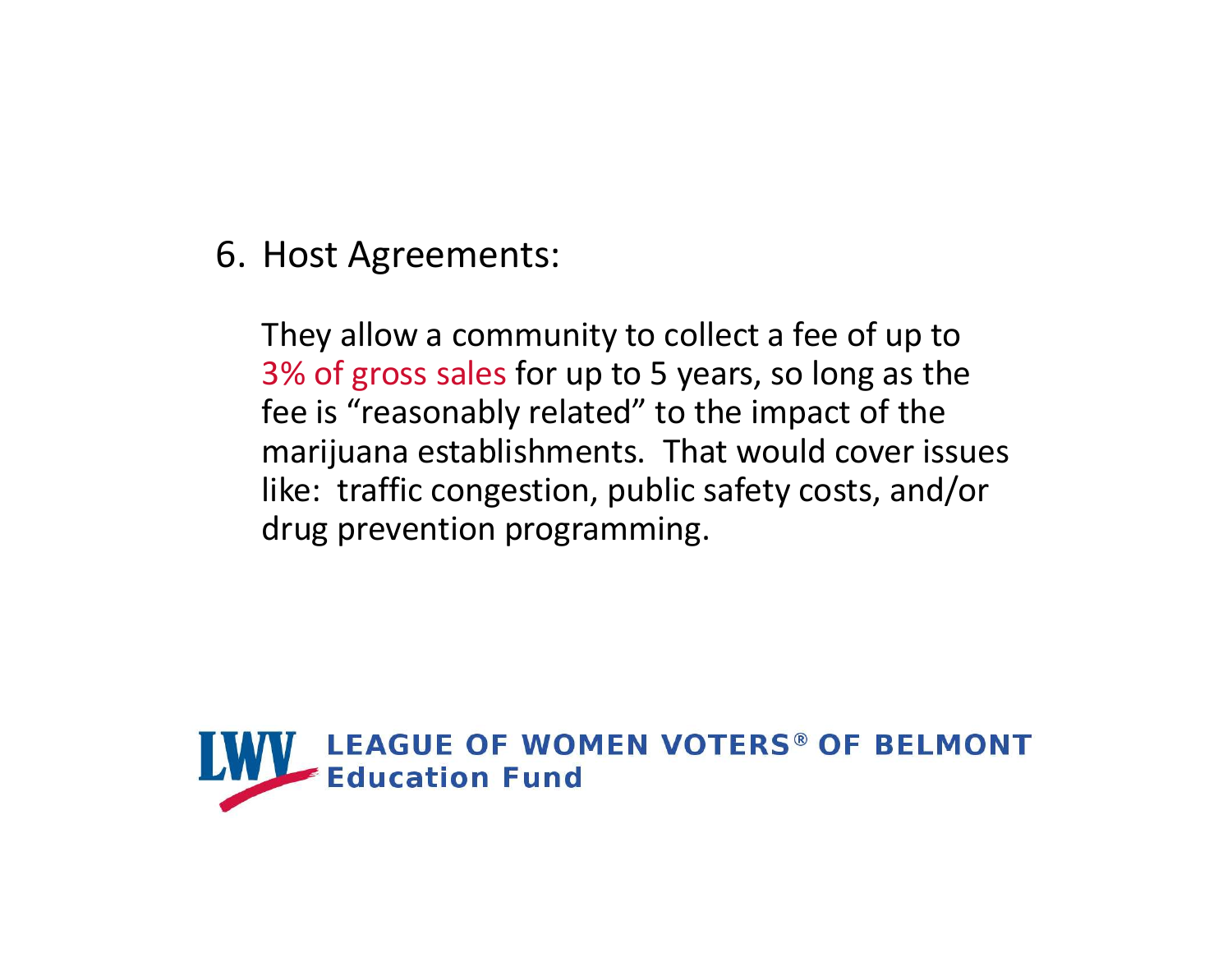7. Municipalities may pass bylaws to govern<br>
"time, place, and manner."<br>
Rlanning Board is working on this now, Final "time, place, and manner."

Planning Board is working on this now. Final regulations will need to be approved by Town Meeting in November.

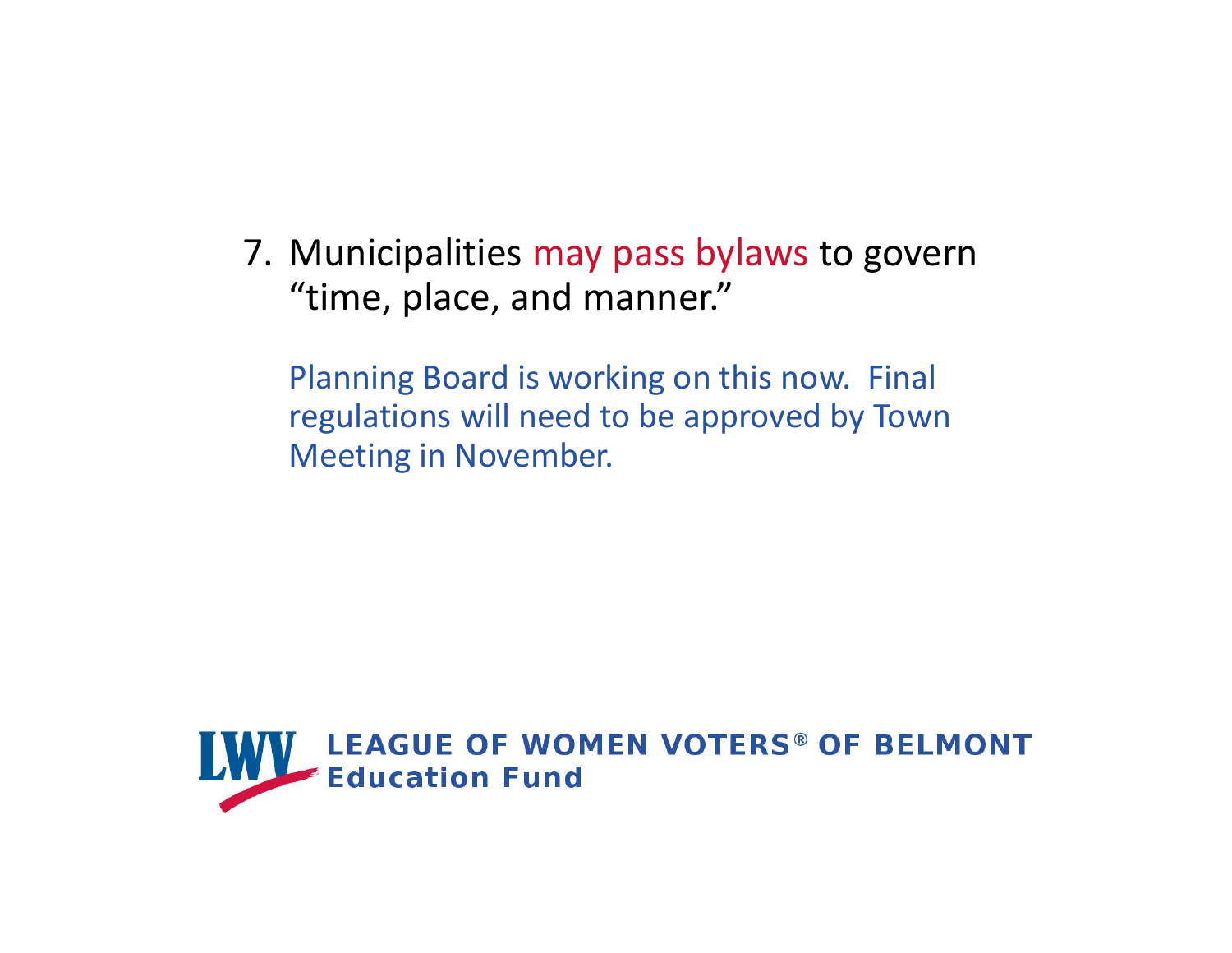#### Ballot Question

#### QUESTION ONE:

Shall the Town vote to amend the Town's General Bylaw by inserting, into the title of Chapter 60, Article 1, after the word "Tobacco," a comma (",") and the word "Marijuana," and by adding a new Section 60-107 as follows:

- **Ballot Que**<br>
QUESTION ONE:<br>
Shall the Town vote to amend the Town's General By<br>
Chapter 60, Article 1, after the word "Tobacco," a cc<br>
and by adding a new Section 60-107 as follows:<br>
§ 60-107 Marijuana Establishments<br>
A. **Ballot Question**<br>
Shall the Town vote to amend the Town's General Bylaw by inserting, into the title of<br>
Chapter 60, Article 1, after the word "Tobacco," a comma (",") and the word "Marijuana,"<br>
and by adding a new Secti
- **COLLET CONFIDENTION**<br>
Shall the Town vote to amend the Town's General Bylaw by inserting, into the title of<br>
Chapter 60, Article 1, after the word "Tobacco," a comma (",") and the word "Marijuana,"<br>
and by adding a new S

### Education Fund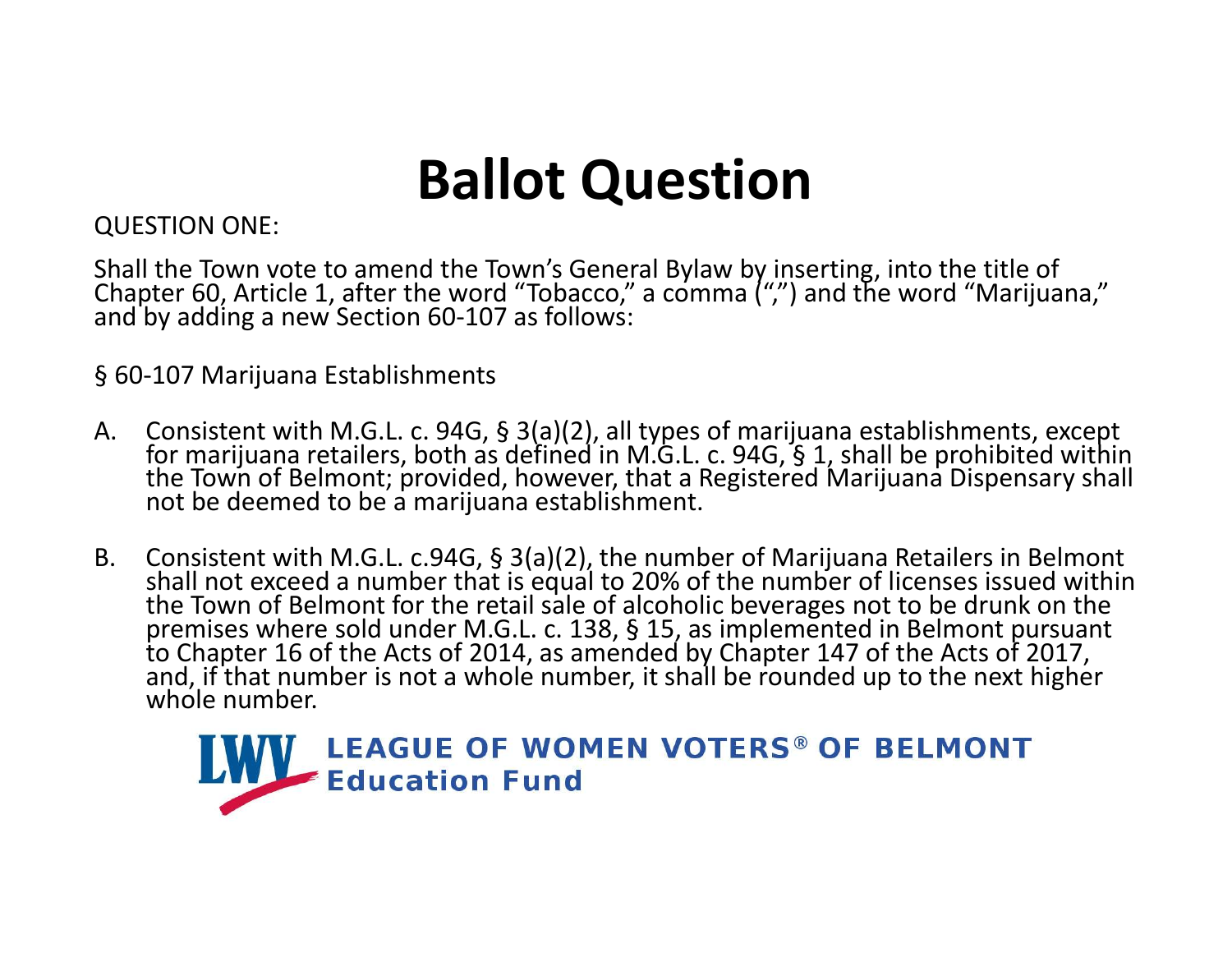#### What YES Means

- A YES vote would:
- a) Prohibit cultivation, manufacturing, and independent testing labs in BELMONT; and
- b) Limit the number of state-issued retail licenses available in Belmont to 20% of the number of current alcohol retail licenses (TWO right now).

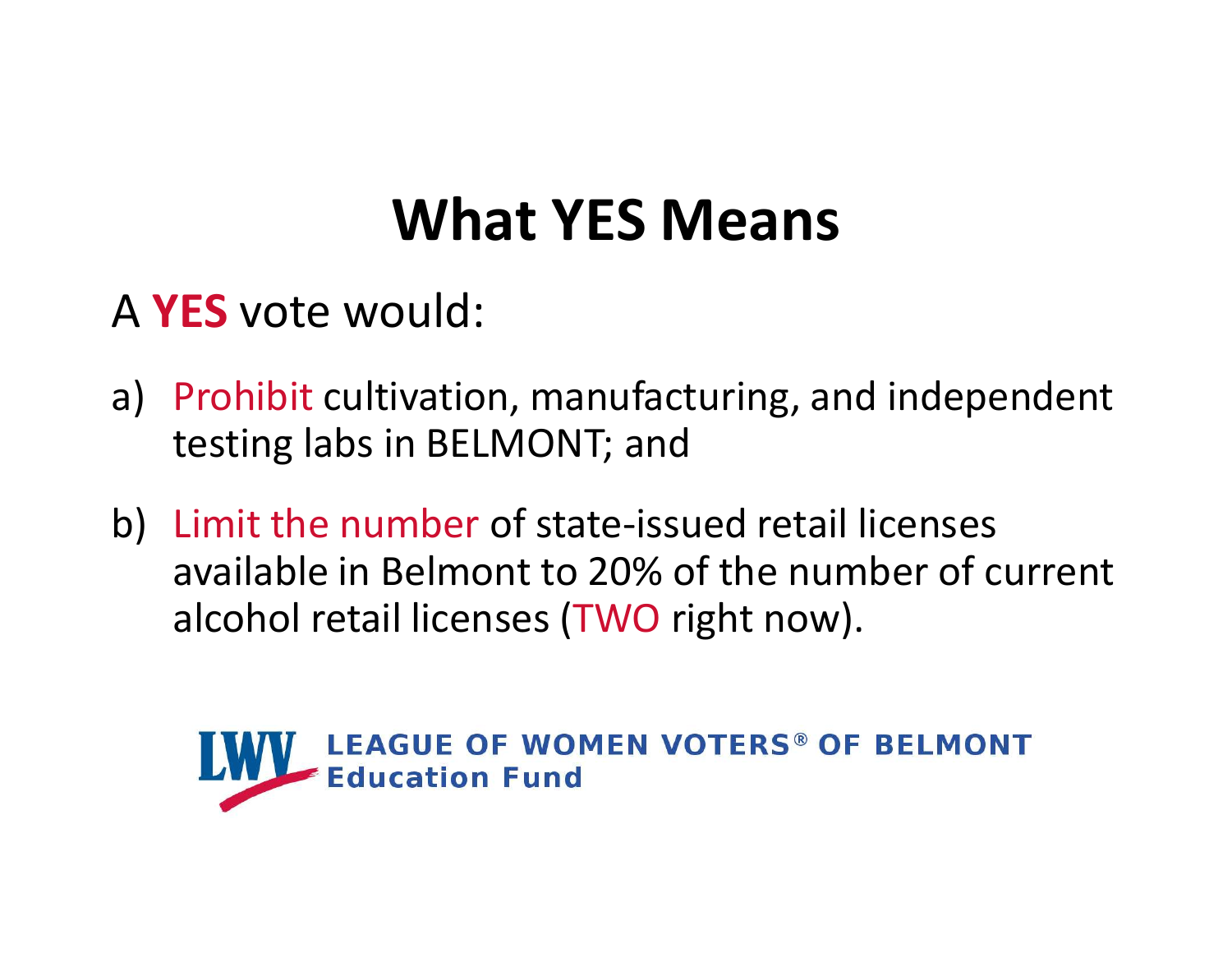#### What NO Means

A NO vote would allow all types of marijuana establishments in BELMONT and would not limit the number of establishments. Retail stores as well as cultivators, manufacturers, and testing labs could apply for a license from the State to operate in Belmont.

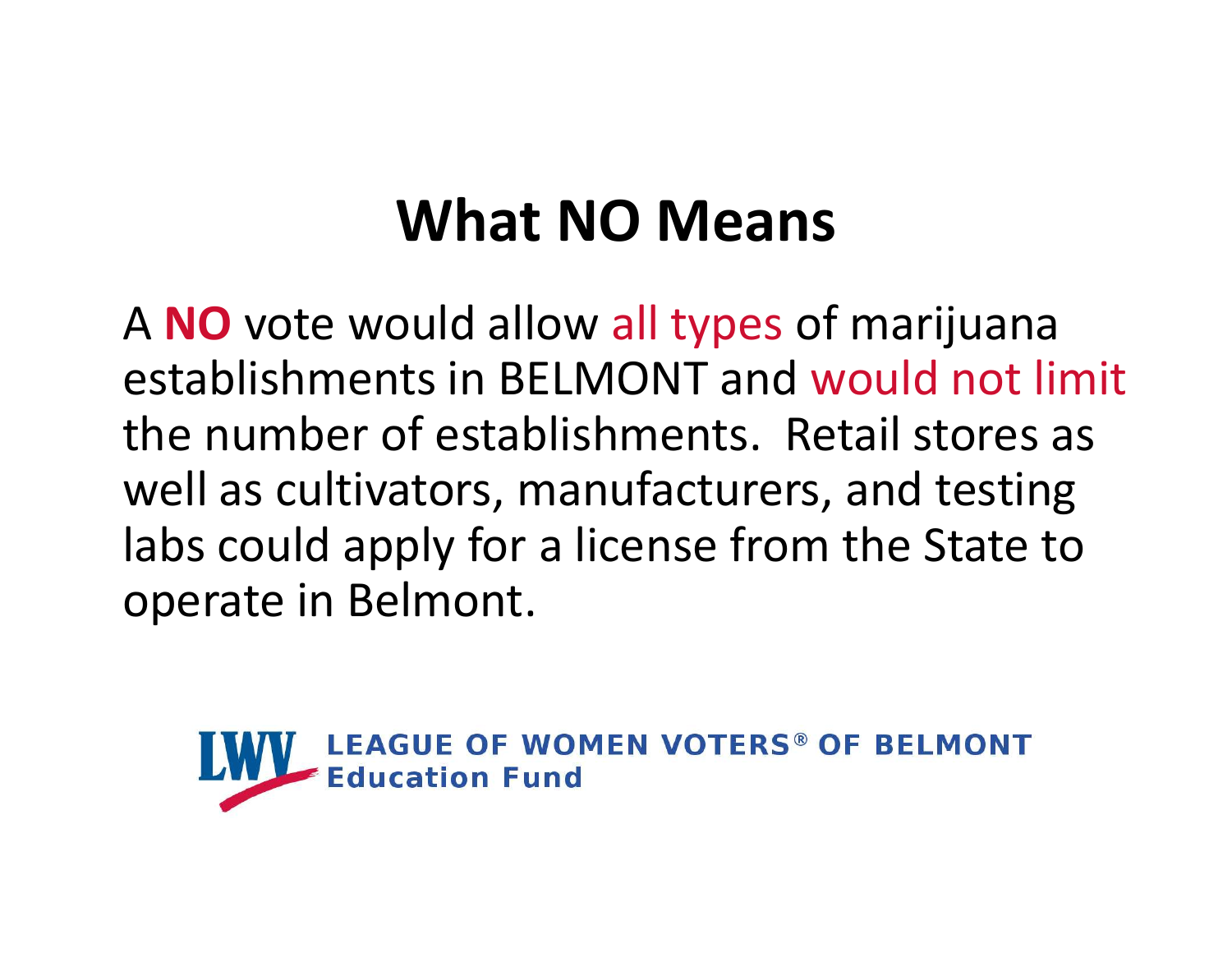#### What this ballot question does NOT DO:

- It does NOT ban marijuana retail stores; neither a YES nor a NO vote would "opt-out" Belmont from marijuana establishments.
- It does not circumvent zoning bylaws. The Planning Board is developing bylaws for adult-use marijuana establishments, to be voted on at Town Meeting later this fall.
- $\blacksquare$  It does not restrict individuals' right to grow marijuana for their personal use.
- It does not pertain to Medical Marijuana.

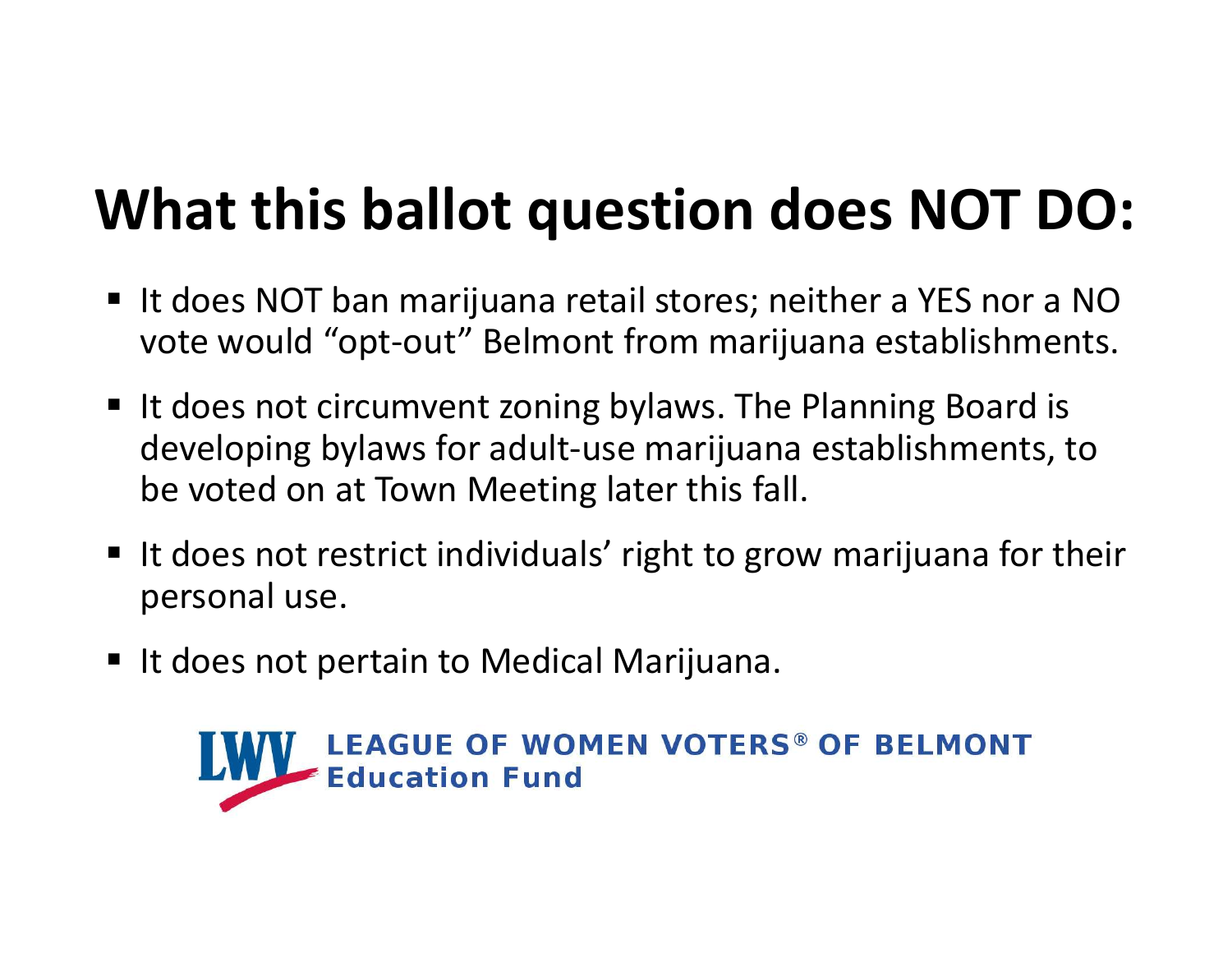#### Spring '18 Annual Town Meeting Warrant Articles

Article 8: extended the existing temporary moratorium on Marijuana Establishments to December 31, 2018.

Article 9: authorized a local sales tax of 3% on the sale of marijuana or marijuana products.

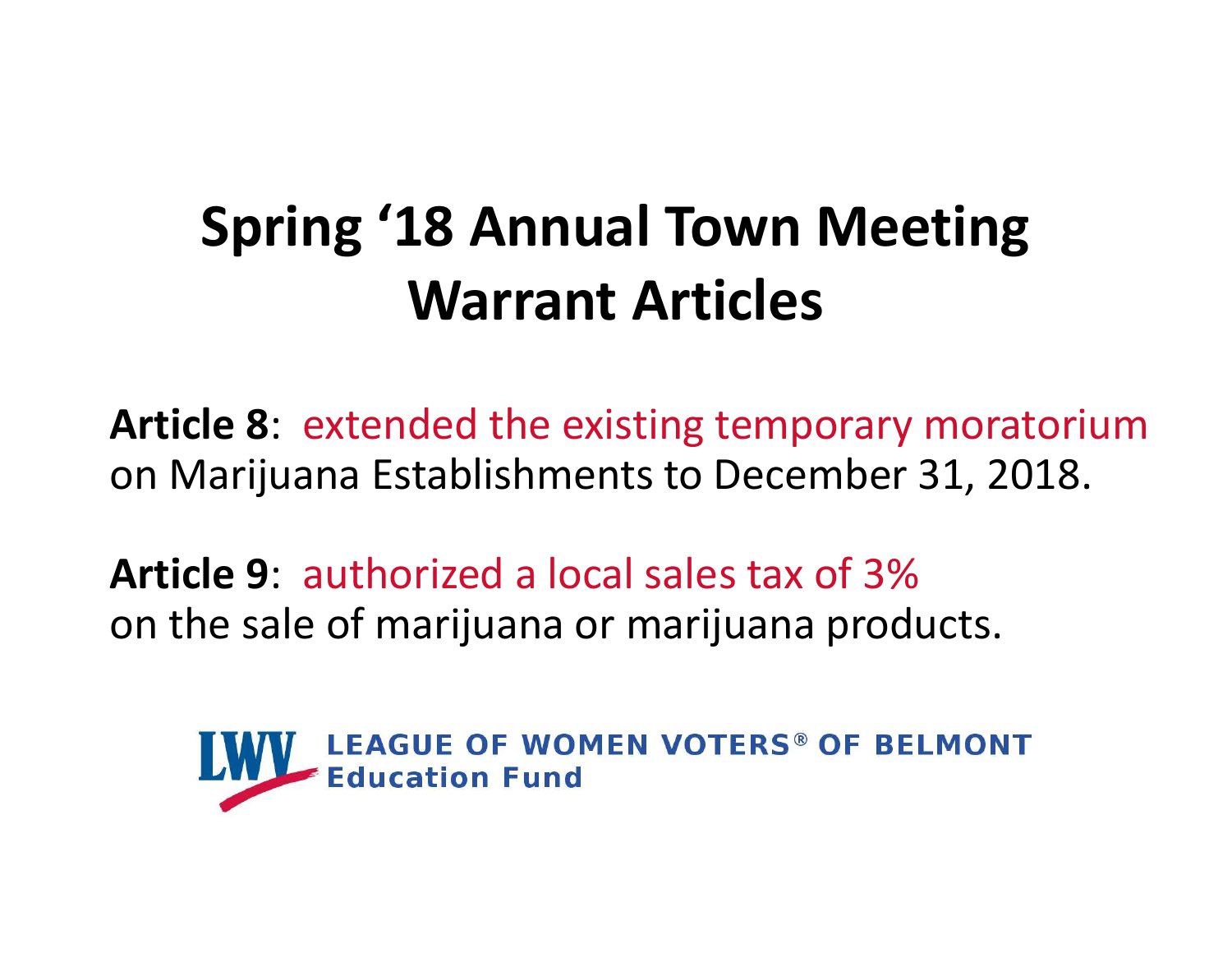#### Spring '18 Special Town Meeting

Special Town Meeting Warrant Article 1:

Citizens article to amend the General By-Laws to Opt-Out of (i.e. prohibit) all types of Adult-Use Marijuana Establishments.

Several amendments on which types of establishments to ban, possible sunset clause, and limits on number of **Spring '18 Special Town Meeting**<br>special Town Meeting Warrant Article 1:<br>Citizens article to amend the General By-Laws<br>to Opt-Out of (i.e. prohibit) all types of Adult-Use<br>Marijuana Establishments.<br>Several amendments on w on the Special Election Ballot Question.

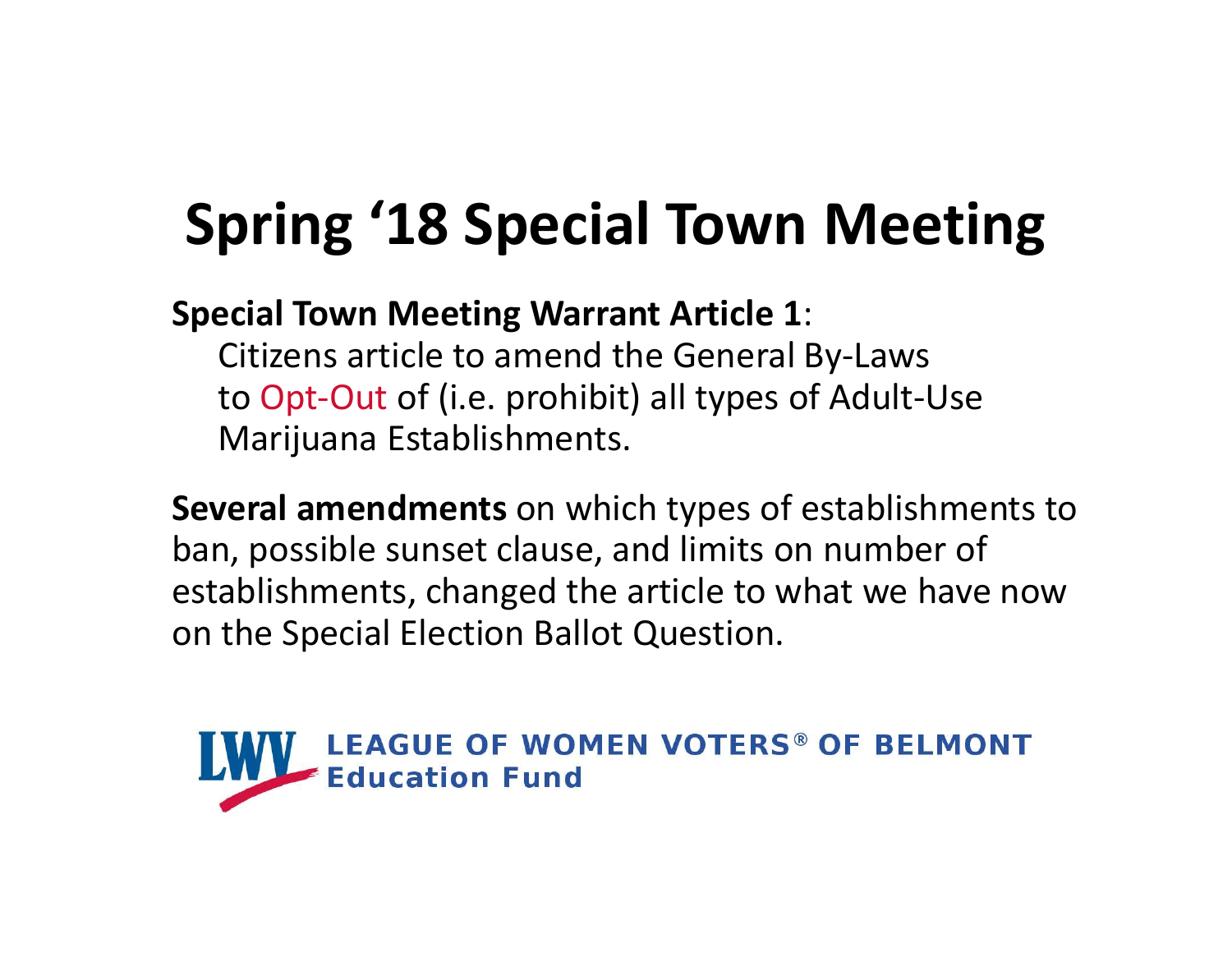# **Belmont Board of Health<br>
ult-Use Marijuana Regulations**<br>
Regulations unique to Belmont:<br>
◆ Mininum age to purchase: 25<br>
◆ No Delivery allowed from Belmont Board of Health Adult-Use Marijuana Regulations

Two Regulations unique to Belmont:

- 
- ◆ No Delivery allowed from Belmont establishments

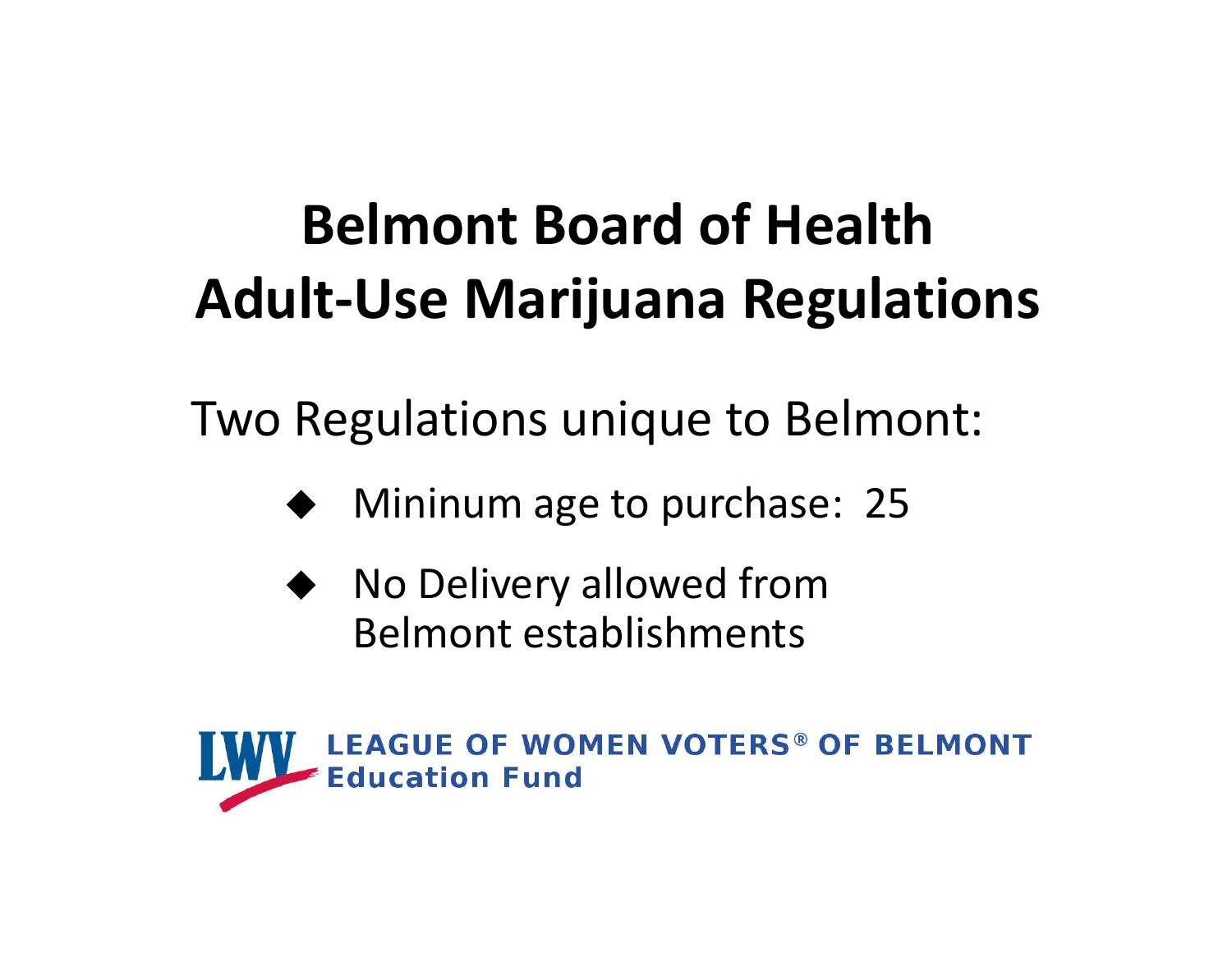#### Belmont Planning Board Adult-Use Marijuana Regulations

Planning Board is working on Zoning Regulations for Belmont:

- Extended moratorium until Dec 31, 2018
- Public Hearing in the spring, this week, and one more this fall
- Will present Zoning Bylaw at November Town Meeting

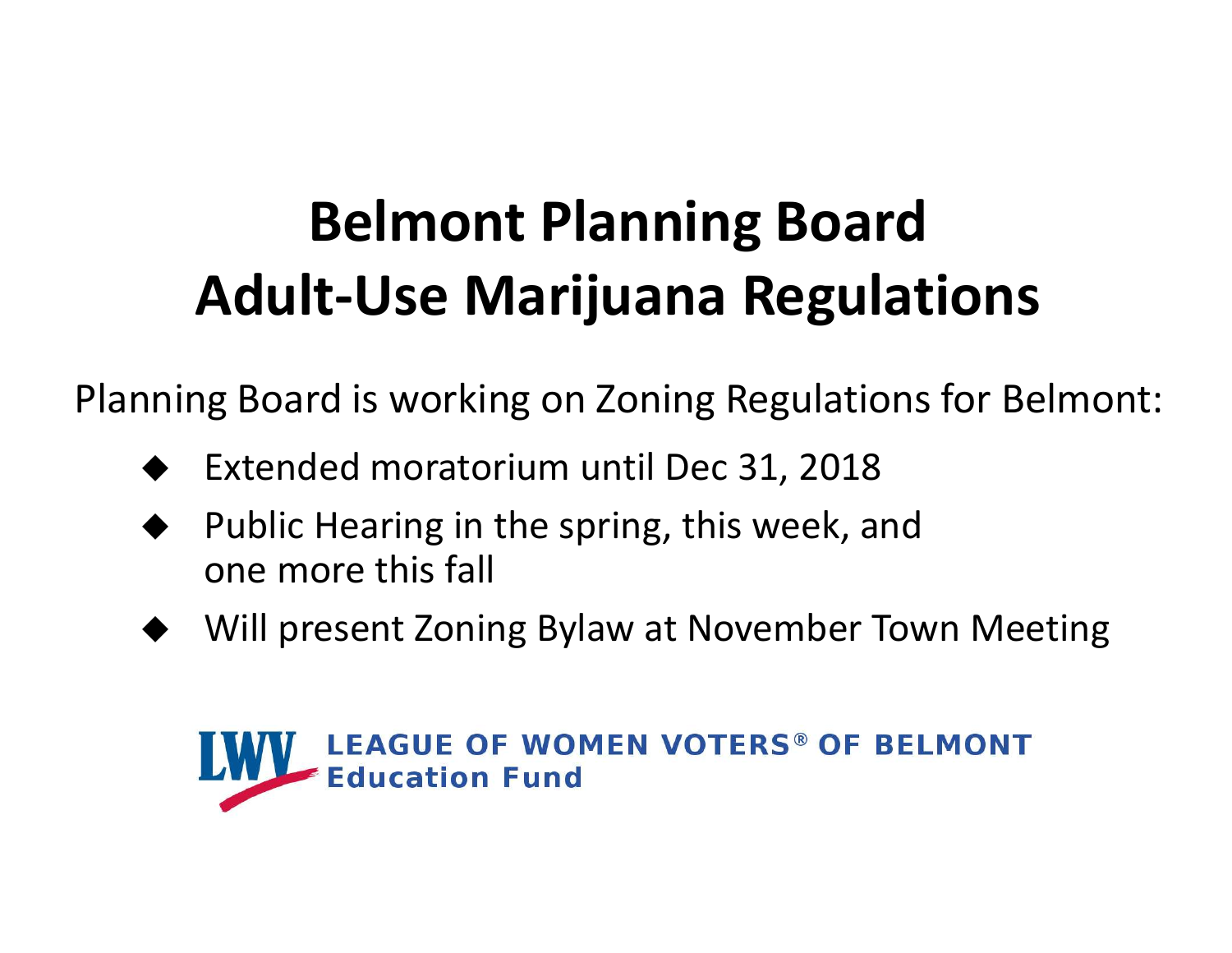#### Questions from the Audience

Please keep your questions very short to allow time for all audience questions.

Please save your speeches for your friends.